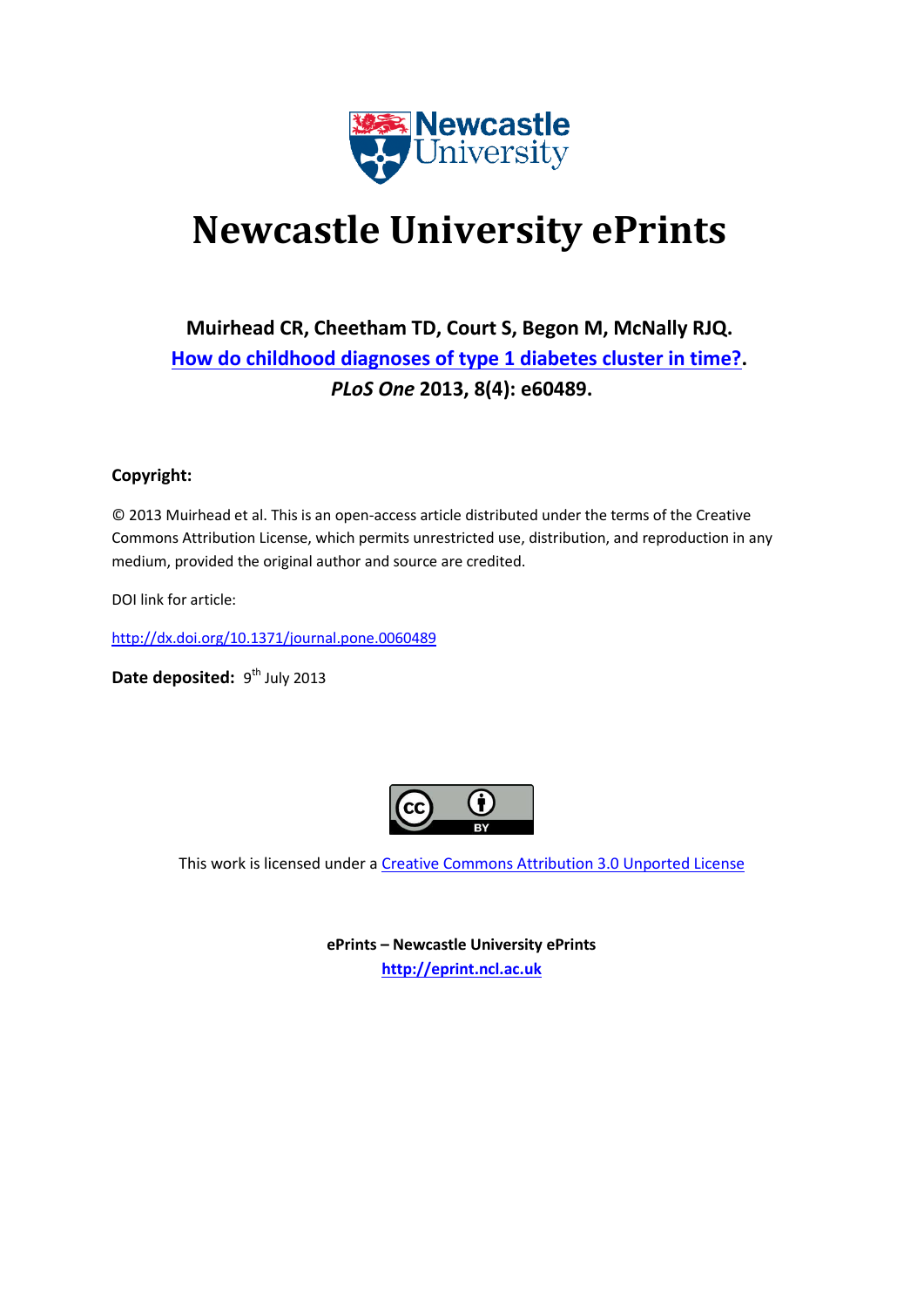# How Do Childhood Diagnoses of Type 1 Diabetes Cluster in Time?

# Colin R. Muirhead<sup>1</sup>\*, Timothy D. Cheetham<sup>2</sup>, Simon Court<sup>1</sup>, Michael Begon<sup>3</sup>, Richard J. Q. McNally<sup>1</sup>

1 Institute of Health and Society, Newcastle University, Newcastle upon Tyne, United Kingdom, 2 Institute of Genetic Medicine, Newcastle University, Newcastle upon Tyne, United Kingdom, 3 School of Biological Sciences, University of Liverpool, Liverpool, United Kingdom

# Abstract

Background: Previous studies have indicated that type 1 diabetes may have an infectious origin. The presence of temporal clustering—an irregular temporal distribution of cases—would provide additional evidence that occurrence may be linked with an agent that displays epidemicity. We tested for the presence and form of temporal clustering using populationbased data from northeast England.

Materials and Methods: The study analysed data on children aged 0-14 years diagnosed with type 1 diabetes during the period 1990–2007 and resident in a defined geographical region of northeast England (Northumberland, Newcastle upon Tyne, and North Tyneside). Tests for temporal clustering by time of diagnosis were applied using a modified version of the Potthoff-Whittinghill method.

Results: The study analysed 468 cases of children diagnosed with type 1 diabetes. There was highly statistically significant evidence of temporal clustering over periods of a few months and over longer time intervals ( $p$ <0.001). The clustering within years did not show a consistent seasonal pattern.

Conclusions: The study adds to the growing body of literature that supports the involvement of infectious agents in the aetiology of type 1 diabetes in children. Specifically it suggests that the precipitating agent or agents involved might be an infection that occurs in ''mini-epidemics''.

Citation: Muirhead CR, Cheetham TD, Court S, Begon M, McNally RJQ (2013) How Do Childhood Diagnoses of Type 1 Diabetes Cluster in Time? PLoS ONE 8(4): e60489. doi:10.1371/journal.pone.0060489

Editor: Yasuhiro Ikeda, Mayo Clinic, United States of America

Received September 12, 2012; Accepted February 26, 2013; Published April 3, 2013

**Copyright:** © 2013 Muirhead et al. This is an open-access article distributed under the terms of the Creative Commons Attribution License, which permits unrestricted use, distribution, and reproduction in any medium, provided the original author and source are credited.

Funding: This work was supported by the UK Joint Environment and Human Health Programme - the National Environment Research Council, Environment Agency, Department of the Environment and Rural Affairs, Ministry of Defence, Medical Research Council, Wellcome Trust, Economic & Social Research Council, Biotechnology and Biological Sciences Research Council, Engineering and Physical Sciences Research Council and Health Protection Agency. The funders had no role in study design, data collection and analysis, decision to publish, or preparation of the manuscript.

Competing Interests: The authors have declared that no competing interests exist.

\* E-mail: Colin.Muirhead@Newcastle.ac.uk

# Introduction

Both genetic and environmental factors are implicated in the aetiology of type 1 diabetes [1]. The involvement of environmental factors is suggested because incidence has exhibited general temporal increases and does not display geographical uniformity [2–7]. Furthermore, increased incidence has been reported in areas of less dense population or less deprivation [8–12]. These and other findings suggest that infectious agents might be involved in aetiology [13–16].

An earlier analysis of population-based data on type 1 diabetes in children in northeast England found marginally significant evidence of space-time clustering [17]. This evidence was strongest for females and for cases in more densely populated areas. A subsequent analysis of annual incidence rates in the same region demonstrated a 6-year cyclical pattern, suggesting the possible role of an infectious agent in the aetiology of this disease [18].

The present study is concerned with the detection of irregular temporal distributions of cases of type 1 diabetes in children. A general irregular temporal distribution of cases that is not confined to one particular time period is known as 'temporal clustering'.

This sort of clustering could arise because there are a small number of time periods with greatly increased incidence or a large number of time periods with moderately increased incidence. Temporal clustering might provide further evidence that the disease has an infectious or local environmental component. This irregular pattern contrasts with seasonal effects that occur at the same time each year and necessitates different statistical methods from those used to identify seasonality. We also sought to minimise the potential for confounding arising from population movements or population heterogeneity. We therefore used novel methodology to analyse data from an area with a stable population, with low levels of inward or outward migration, and whose population is ethnically homogeneous [19–21]. As a positive control, we also applied this methodology to data for a known infectious disease, namely influenza.

# Materials and Methods

# Patients

The proposal for this work was reviewed by the institutional R&D department. This department decided that ethical review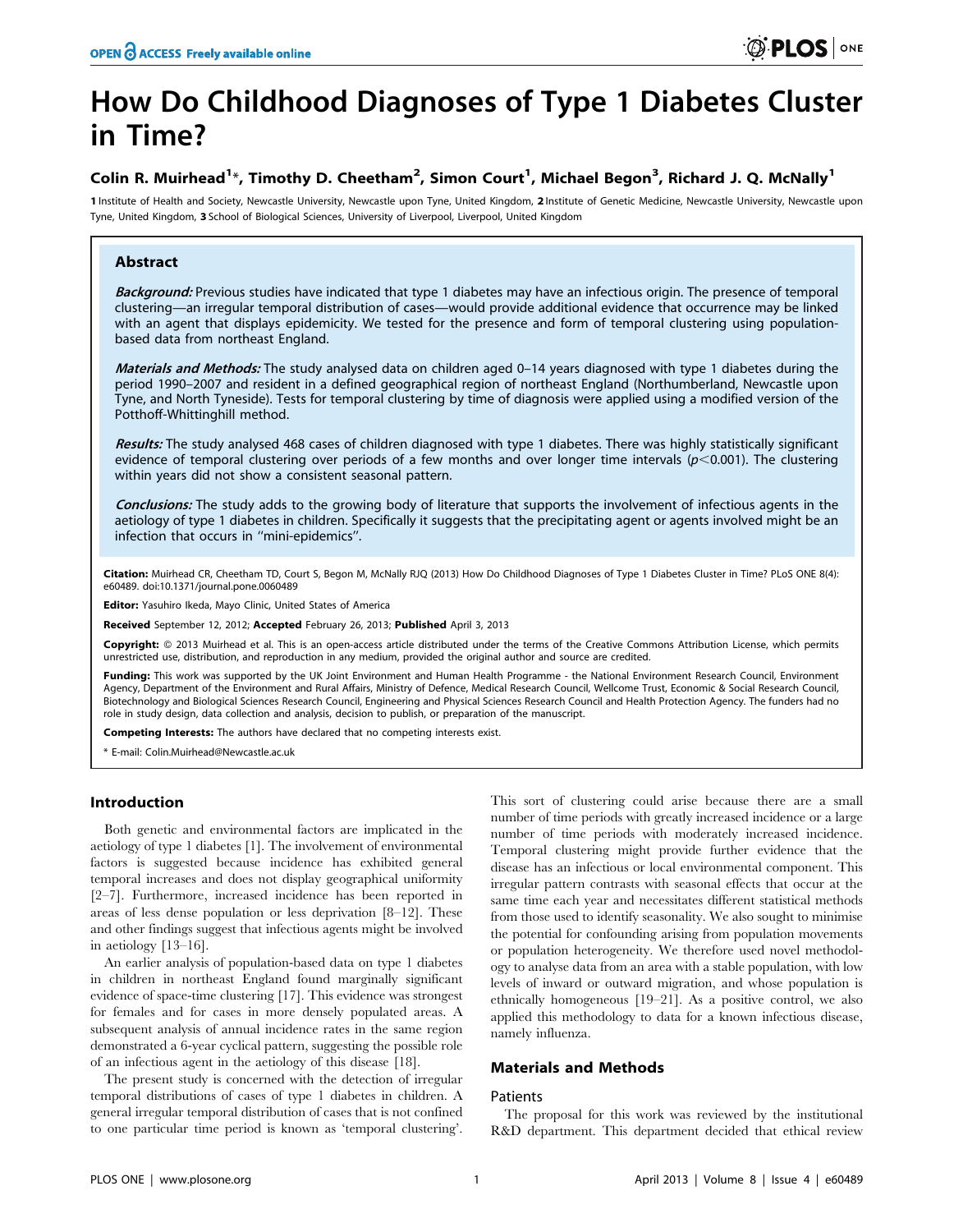was not required, as the patient data used were deemed to be nonidentifiable.

The study analysed data for children aged 0–14 years who were diagnosed with type 1 diabetes between 1 January 1990 and 31 December 2007 and resident in a region of northeast England, namely Northumberland, Newcastle upon Tyne and North Tyneside. In order to help to ensure a high level of case ascertainment, cases were identified from several independent sources, as follows:

- 1. paediatric and adult clinic databases;
- 2. diabetes team admission diaries;
- 3. in/out patient records;
- 4. a regional adult diabetes register.

Subjects considered to be at high risk of developing type 1 diabetes (such as first degree relatives) were not actively screened in our locality in the absence of intervention studies or treatment options at the time. Hence presentation was not by any other means.

There were originally three paediatric services in the study region managing young patients with diabetes up to the age of 16 to 18 years, although two of these services merged in 2001. In our subjects, the diagnosis of type 1 diabetes was made by the managing paediatricians (all of whom had a major interest in diabetes) on the basis of a blood glucose concentration that was greater than 11.1 mmol/l in association with a classical history of polyuria, polydipsia and weight loss. The number of cases of nontype 1 diabetes in our region is very small. To be certain about this, we reviewed the clinic population from one of the two services in the locality and the number of established cases of non-type 1 diabetes (type 2 diabetes or patients with single gene defects such as HNF1alpha or HNF1beta) managed within the service during the period of the study was less than 2%. Patients with established type 2 diabetes were not included in the analysis. We also conducted cross-checks to be certain that the management of childhood cases in primary care was not common practice; these checks identified only one instance where a young person aged less than 15 years was not referred promptly to regional paediatric services. Paediatricians in the surrounding area (including Cumbria and Southern Scotland) were also contacted so that we could be certain that patients born in the study region were not being managed in clinics elsewhere.

When case identification was undertaken and the database compiled, a date of 1<sup>st</sup> July was entered if cross-referencing demonstrated the year of diagnosis but there was uncertainty about the specific date of diagnosis. Inspection of the data at the time of the current analysis indicated that 58 out of 526 cases, mostly diagnosed in the 1990s, had been assigned to  $1<sup>st</sup>$  July. These 58 cases were excluded from analyses of variation within years. However, because the year of diagnosis for these cases was correct, they were retained in the analysis between years.

An earlier analysis of space-time clustering in this study region [17] had slightly fewer cases than that used here for the analyses within years (i.e. 457 vs. 468). This is because the earlier analysis was restricted to cases with accurate geo-referencing. However, this restriction is not necessary here, because we are examining temporal clustering and are confident that all of the cases arose within the study region.

#### Statistical methods

The analysis was undertaken using the approach described by Muirhead [22] and by Muirhead and Butland [23] to look for disease clustering, but applied here to temporal rather than spatial clustering. In brief, this involved a test derived by Potthoff and Whittinghill [24,25] to look for extra-Poisson variation, assuming that the numbers of cases in the study units (taken here to represent time periods) are distributed as negative binomial with the ratio of the variance to the mean equal to a constant, namely  $1+\beta$ . If  $\beta$  equals 0, then the observations are distributed as Poisson, whereas if  $\beta$  is greater than 0, then the observations exhibit extra-Poisson variation, i.e. are over-dispersed relative to Poisson. Having conditioned on the total number of cases, the Potthoff-Whittinghill (P-W) statistic can be recast as:

 $\Sigma$  (number of pairs of cases in the time period/expected number of cases in the time period)

where the sum is over all the time periods under study. By focusing on the numbers of pairs of cases, this statistic magnifies the impact of those time periods during which larger numbers of cases are observed than would be expected under Poisson variation; in other words, those periods during which clustering of cases arises. The standardised version of the P-W statistic used here [23] provides an estimate of  $\beta$ , i.e. the degree of extra-Poisson variation, and is the most powerful test to detect small values of  $\beta$ [24,25].

Muirhead [22] and Muirhead and Butland [23] proposed an extension of this approach to study a hierarchy of geographical areas. This has been implemented here but based on time periods rather than geographical areas, the aim being to distinguish between short-term and longer-term effects. For example, having conditioned on the total number of cases observed in each calendar year, a version of the P-W statistic can be calculated using the numbers of cases in each month and summing contributions to the P-W statistic over years. In this way, an estimate can be obtained of the extra-Poisson variation between months within years; in other words, removing effects that might occur over periods of years or decades when trying to identify effects arising over months. In addition, data aggregated over quarters of a year (defined as January to March; April to June; July to September; and October to December) and over fortnights (defined pragmatically as the first 15 days of the calendar month, or the first 14 days for February, versus the remainder of the month) have been analysed, so as to look (for example) for effects between fortnights within months, between months within quarters, and between quarters within years. Periods shorter than a fortnight were not considered, so as to minimise the possible impact of referral patterns (e.g. differences between weekends and weekdays, as reported by Mooney et al [26]).

Expected numbers of cases were calculated using annual population sizes for the study region, standardised by sex and age at diagnosis. For periods of equal length within any calendar year, the expected number of cases was assumed to be constant.

Statistical significance was assessed by conducting 10000 simulations of the standardised P-W statistic under the assumption of Poisson variation, i.e.  $\beta$  equal to 0. Particular attention was directed to p-values less than 0.05. Since the aim was to test for over-dispersion (i.e.  $\beta$ >0, reflecting a tendency for cases to aggregate) rather than under-dispersion ( $\beta$ <0), one-sided tests were used. Diagnostics described by Muirhead [22] were used to see if particular time periods had a strong influence on the evidence for extra-Poisson variation. Sub-group analyses were conducted using data split by age (0–4, 5–9 and 10–14 years) and sex. Data were not availability on ethnicity. However, over 98% of people living in the study region were known to be white British [21].

The statistical approach used here contrasts with that employed in analyses of seasonality in type 1 diabetes (e.g. [27,28]). These studies involved fitting models that allowed for peak and troughs in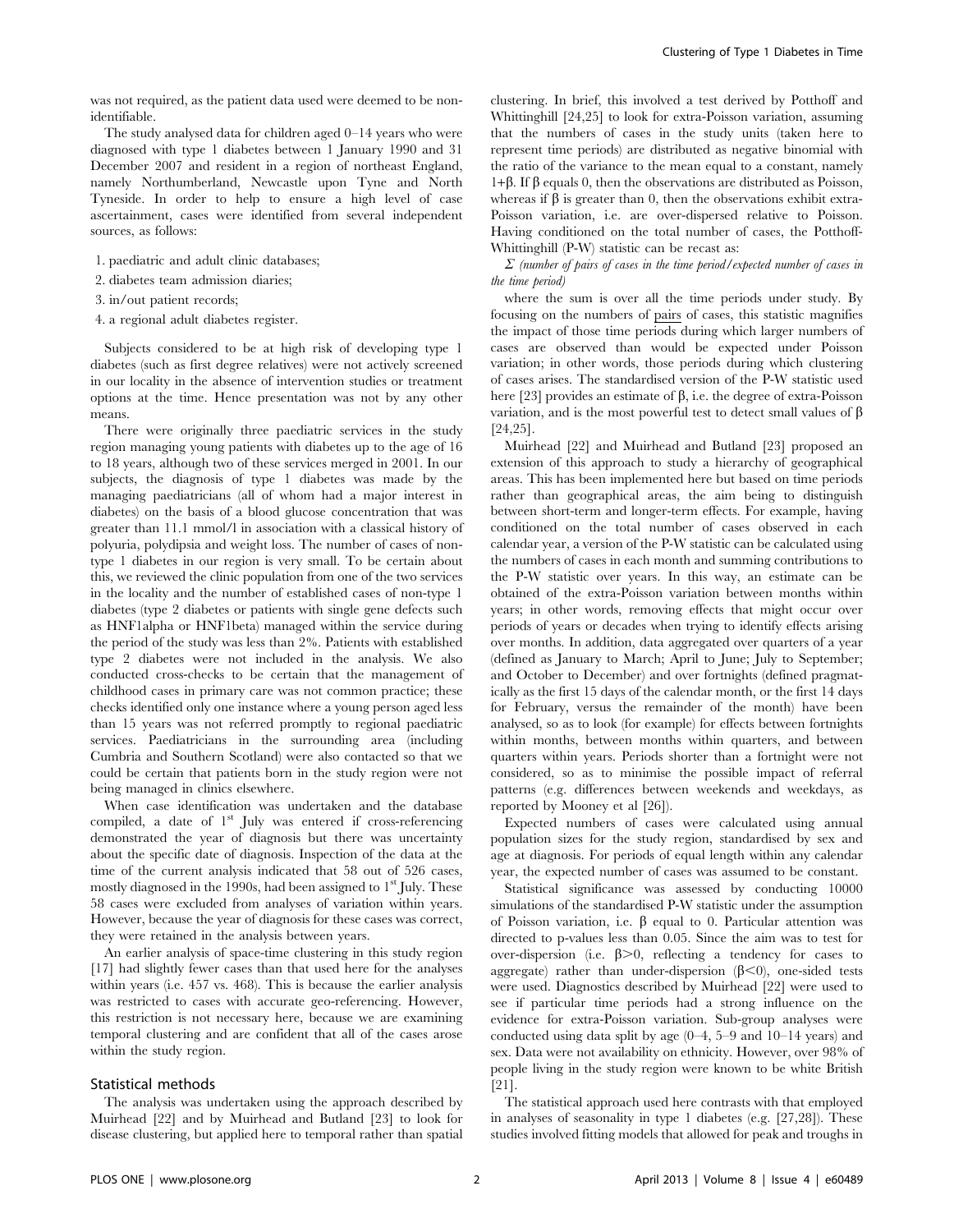rates, possibly with a long-term linear trend (e.g. as in [29,30]). However, these models did not allow for variation between years in peaks or troughs, whereas the approach taken here does not assume that a similar pattern would arise each year.

# Check on methodology

As a positive control, the P-W methodology was also applied to data on laboratory-confirmed influenza hospitalisations at ages 0– 4 years, based on locations in California that participate in the United States Centers for Disease Control and Prevention's Emerging Infections Programs (http://www.cdc.gov/ncezid/ dpei/eip/). Data on the numbers of cases per week, for each flu season from 2006–07 through to 2011–12, were obtained via http://gis.cdc.gov/GRASP/Fluview/FluHospRates.html. These data covered weeks during the final quarter of each calendar year and the first quarter of the following year, as well as additional weeks either side of each quarter for some flu seasons. The calculation of expected numbers of cases took account of the number of weeks in each quarter and flu season. A total of 370 cases arose during the study period.

# Results

# Influenza

Figure 1 shows the weekly numbers of influenza hospitalisations in locations in California and Table 1 shows the results from applying the P-W method to these data. There was highly significant extra-Poisson variation in the numbers of cases not only between flu seasons and between quarters within flu seasons, but also between months within quarters  $(p<0.001$  in each instance). This reflects the patterns evident from Figure 1. In contrast, there was no significant extra-Poisson variation between weeks within months  $(p = 0.13;$  see top-left corner of Table 1). Thus the variation in weekly numbers of cases mainly reflects effects at the level of months and longer periods.

## Type 1 diabetes

Figure 2 shows the annual number of type 1 diabetes cases within the study region in northeast England by year of diagnosis. A clear long-term cyclical pattern is evident, in line with that reported by McNally et al [18]. The P-W analysis found strong evidence of extra-Poisson variation in the numbers of cases between years  $(p<0.001$ ; see the bottom right-hand corner of Table 2). No one year had a strong influence on these results. A



Figure 1. Weekly influenza hospitalisations by calendar period (California, 0–4 years).

sensitivity analysis that excluded diagnoses of  $1<sup>st</sup>$  July gave a higher estimate of extra-Poisson variation between years  $(\beta \text{ of } 3.666)$ rather than 1.936), possibly reflecting the greater proportion of such diagnoses in the early part of the study period. Sub-group analyses found evidence for extra-Poisson variation between years  $(p<0.05)$  separately for females and males, and at ages  $0-4$  and 10–14 years, but not at ages 5–9 years.

Figure 3 shows the total number of cases observed during each calendar month, separately for consecutive six-year periods (1990– 1995, 1996–2001 and 2002–2007) so as to reduce the impact of long-term variation; diagnosis dates of 1<sup>st</sup> July have been excluded. This Figure not only indicates variation within years, but that the form of this variation changed during the study period. The P-W analysis suggests that this variation within years occurs principally between quarters of a year. In particular, there was statistically significant evidence of extra-Poisson variation in the numbers of cases between quarters within years  $(p<0.001$ ; see penultimate entry on the diagonal in Table 2); no one quarter had a strong influence on this result. The evidence for extra-Poisson variation between quarters within years was most marked for females and at ages 5–9 and 10–14 years. In contrast, there was no significant evidence of extra-Poisson variation between months within quarters, nor between fortnights within months, either overall (Table 2) or in sub-group analyses (results not shown). Indeed, there was some evidence of under-dispersion in the numbers of cases between fortnights within months. The analysis between months within years, as well as the analyses between fortnights within either years or the full study period, also showed significant extra-Poisson variation ( $p<0.05$ ; Table 2), probably reflecting the impact of variation both between quarters and between years.

# Discussion

This analysis has not only confirmed the long-term cyclical variation of childhood type 1 diabetes reported previously [18], but has also established effects over shorter periods. Having allowed for annual differences, the numbers of cases in each quarter of a year showed greater variation than would be expected under the Poisson distribution. In contrast, there was no evidence of extra-Poisson variation within quarters of a year. These results indicate that temporal clustering of cases occurs over periods of a few months, in addition to cyclical variation over years. This pattern of occurrence is consistent with the involvement of exogenous agents, such as an infection, that may exhibit epidemicity. We also checked the methodology using data for influenza in children, based on a similar total number of cases as for the diabetes dataset and again with confirmed diagnoses. The P-W method detected temporal clustering of influenza at levels of months, quarters of a year and flu seasons. Consequently, the methodology used here should have good power to detect clinically meaningful clustering.

Several studies, e.g. [5,27,31], have reported seasonality in dates of diagnosis of childhood type 1 diabetes, often with peaks in October to January and troughs in June to August for centres in the northern hemisphere. However, not all studies have reported the same pattern; indeed, a recent analysis from Denmark [28] suggested that the seasonal pattern might change over time. The present study adds to the evidence for such an irregular temporal pattern (i.e. temporal clustering). The statistical method used here is well-placed to identify changing patterns of the form shown in Figure 3 because-unlike the usual analyses of seasonality-it does not assume that peaks or troughs occur at the same time each year.

Genetic factors, notably the HLA system, influence susceptibility to type 1 diabetes; however, the increases in disease incidence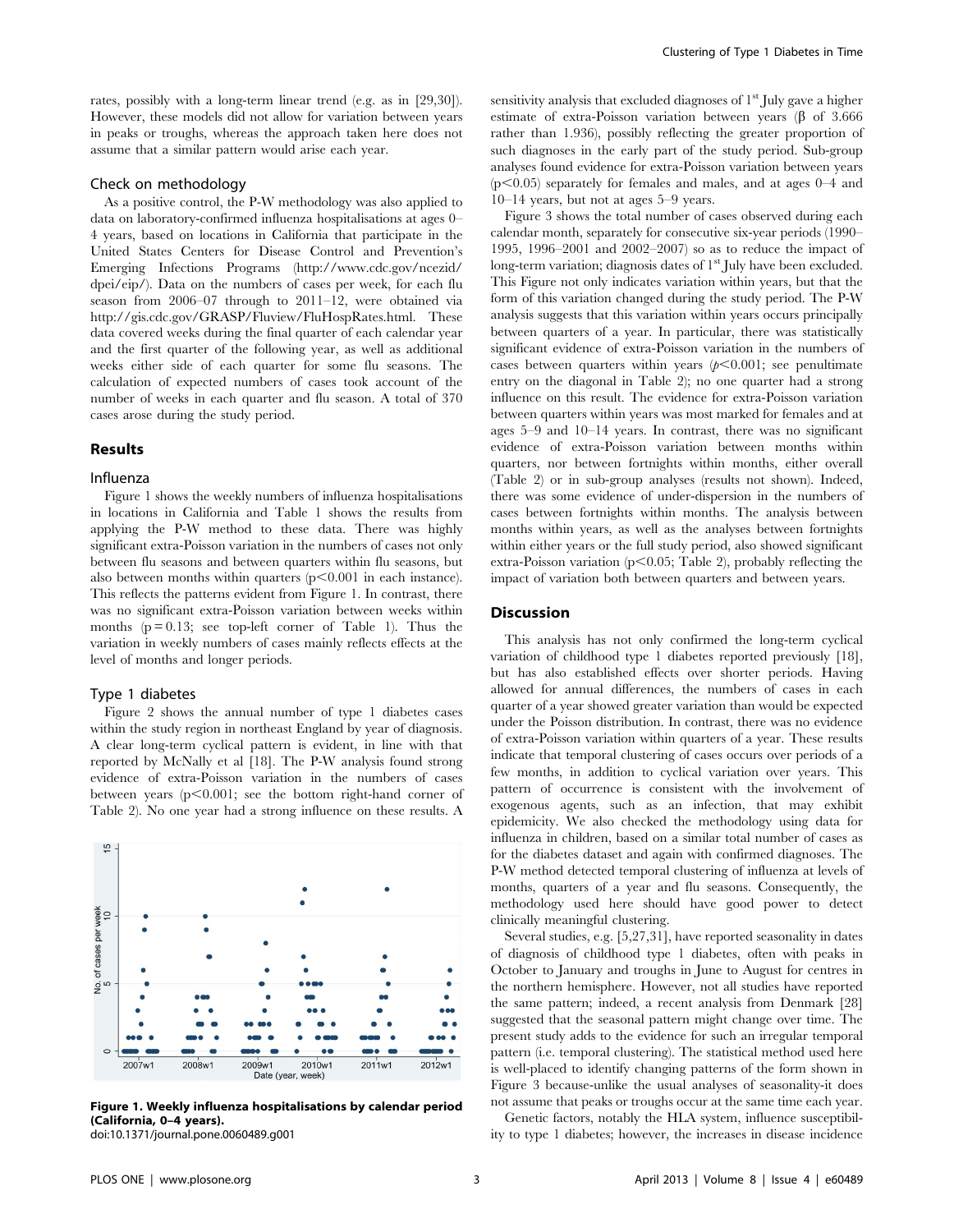Table 1. Application of the Potthoff-Whittinghill technique to detecting temporal clustering of influenza hospitalisations among children aged 0–4 years in California<sup>a</sup> during the flu seasons from 2006–07 to 2011–12 inclusive.

#### PW<sup>b</sup> (SE)<sup>e</sup>

| one-sided p-value <sup>d</sup> |                      |                        |                           |                          |  |
|--------------------------------|----------------------|------------------------|---------------------------|--------------------------|--|
| Type of analysis               | <b>Within months</b> | <b>Within quarters</b> | <b>Within flu seasons</b> | Within full study period |  |
| Between weeks                  | 0.170(0.149)         | 1.22(0.11)             | 2.25(0.11)                | 2.29(0.10)               |  |
|                                | $p = 0.13$           | p<0.001                | p<0.001                   | p<0.001                  |  |
| Between months                 |                      | 5.83(0.27)             | 9.94(0.23)                | 9.21(0.22)               |  |
|                                |                      | p<0.001                | p<0.001                   | p<0.001                  |  |
| Between quarters               |                      |                        | 20.21 (0.58)              | 14.45 (0.43)             |  |
|                                |                      |                        | p<0.001                   | p<0.001                  |  |
| Between flu seasons            |                      |                        |                           | 6.79(0.63)               |  |
|                                |                      |                        |                           | p<0.001                  |  |

Notes:

Based on locations participating in the California Emerging Infections Program.

<sup>a</sup>PW is the one-step estimate of  $\beta$ , the extra-Poisson variation, calculated as  $S/(10)$  in the notation of Muirhead [22].  $b_{\rm CE}$  is the standard error of PW in the absence of extra-Poisson variation, calculated as  $1$ 

<sup>b</sup>SE is the standard error of PW in the absence of extra-Poisson variation, calculated as  $1/\sqrt{10}$  in the notation of Muirhead [22].

p-values have been calculated using 10000 simulations of PW, assuming Poisson variation. All p-values are one-sided.

doi:10.1371/journal.pone.0060489.t001

seen in many countries in recent years [2–5,7] cannot be explained by genetic factors alone and highlight the role of the environment in disease evolution. Factors such as the increase in population obesity and associated insulin resistance have been viewed by some as a plausible explanation for the increase in diabetes incidence in young people, but cannot easily be reconciled with the present finding of temporal clustering [32]. The finding of such an irregular pattern in incidence is consistent with the involvement of an infectious agent which itself displays an irregular pattern in the environment. Evidence for a role of infections in the aetiology of type 1 diabetes comes from epidemiological studies of, for example, birth order [33], interbirth interval [34], rural locality [11], population mixing [35], day care attendance [36] and recorded neonatal illnesses [37], whereas studies of recorded infections in early life have been inconsistent [38–41]. Experimental evidence also supports the role of an infectious agent or agents in the development of type 1 diabetes [14,15],[42] and the involvement of infections in northeast England is supported by the



Figure 2. Annual number of cases of type 1 diabetes at ages 0– 14 years in Northumberland, Newcastle upon Tyne and North Tyneside by year of diagnosis. doi:10.1371/journal.pone.0060489.g002

previous identification of space-time clustering in our locality [17]. The evidence from the present study for temporal clustering over periods of a few months suggests that an infectious agent or agent may act as a final trigger in the development of the disease amongst susceptible individuals.

A number of candidate viruses have been implicated in the aetiology of type 1 diabetes including enteroviruses, rotavirus, mumps, cytomegalovirus, rubella and Ljungan virus [13],[43–45]. For example, a recent systematic review found a strong association between enterovirus infection and both type 1 diabetes-related autoimmunity and clinical type 1 diabetes [46]. The type of clustering found in the present study suggests that the underlying pattern in the risk of such an agent being passed from a reservoir host may exhibit a natural ''epidemicity''. The most common type of reservoir for zoonotic infections, especially in temperate regions, is wild rodent populations [47]. Patterns of variation in the risk of transmission from them will reflect a combination of variation in infection prevalence and in host abundance. Wild rodents in the north of England are known to exhibit multi-annual cycles of abundance, though these typically have a period of 3–4 rather than 6 years [48], but it is also known that superimposed upon host abundance patterns, infection prevalence and the timing of peaks of prevalence may vary markedly from year to year, as a result of interplay between prevailing weather, host demography and infection dynamics [49,50]. However, making a direct and detailed link between the intra- and multi-annual patterns observed here, and intra- and multi-annual patterns in the infection dynamics of wild rodents that are a potential natural reservoir, will require further research focused specifically on elaborating those dynamics.

The precise mechanism whereby an organism such as an enterovirus might affect the evolution of type 1 diabetes is unclear [51], although islet cell damage could be a key part of this process (reviewed in [13]). The level of exposure could affect the immune system in a manner that is dependent on factors such as age and genotype. The hygiene hypothesis [52,53] has been proposed as a potential explanation for the association between greater disease incidence and improved sanitation. This trend has been observed both between and within countries [8–10],[54]. High levels of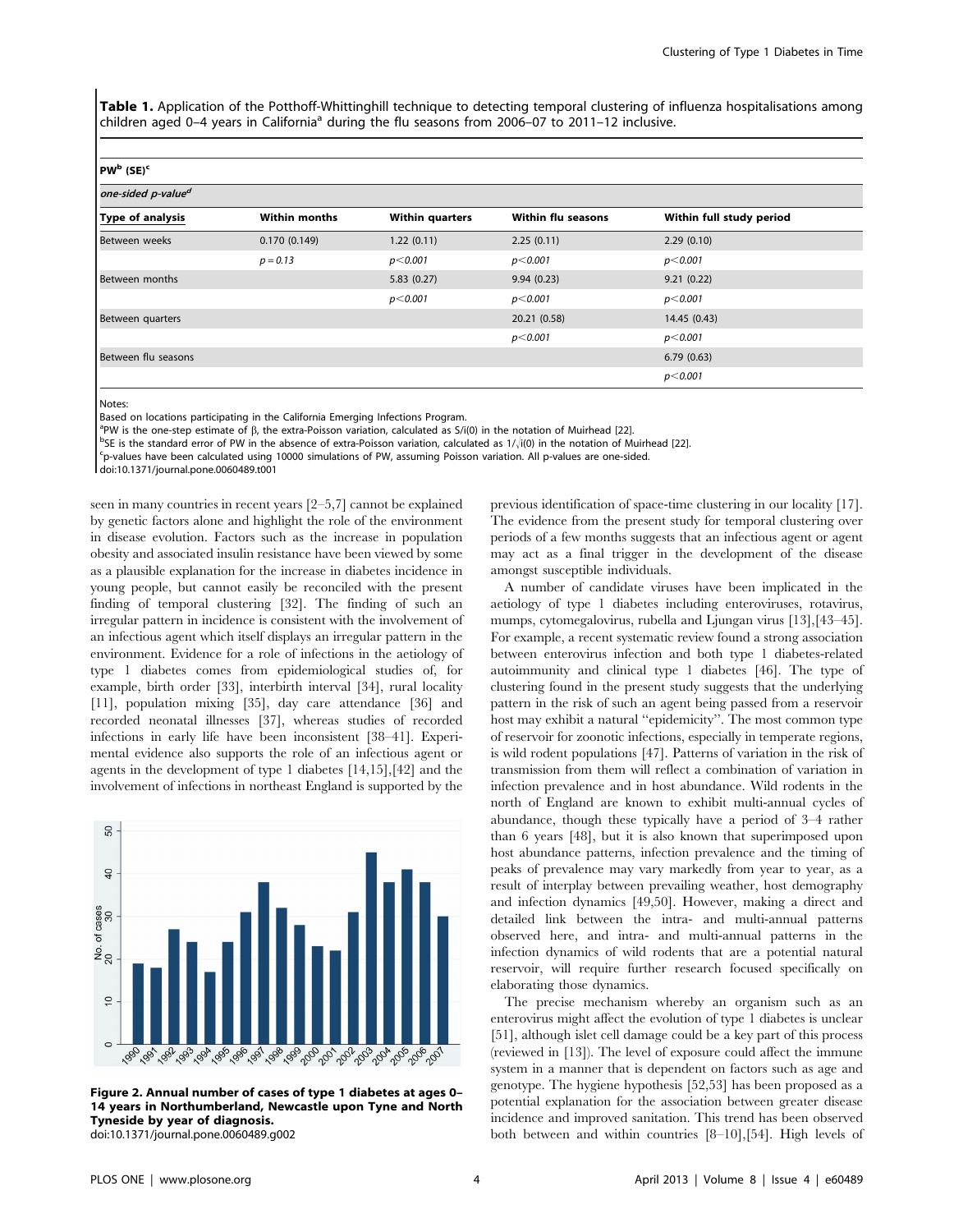Table 2. Application of the Potthoff-Whittinghill technique to detecting temporal clustering of diagnoses of type 1 diabetes at ages 0–14 years in Northumberland, Newcastle upon Tyne and North Tyneside during 1990–2007 inclusive.

| Type of analysis <sup>d</sup> | <b>Within months</b> | PW <sup>a</sup> (SE) <sup>b</sup><br>one-sided p-value <sup>c</sup> |                 |                 |
|-------------------------------|----------------------|---------------------------------------------------------------------|-----------------|-----------------|
|                               |                      |                                                                     |                 |                 |
|                               |                      | Between fortnights                                                  | $-0.310(0.157)$ | $-0.110(0.086)$ |
| $p = 0.98$                    | $p = 0.90$           |                                                                     | $p = 0.51$      | $p = 0.032$     |
| Between months                |                      | 0.010(0.136)                                                        | 0.189(0.103)    | 0.459(0.097)    |
|                               |                      | $p = 0.46$                                                          | $p = 0.039$     | $p = 0.001$     |
| Between quarters              |                      |                                                                     | 0.707(0.197)    | 1.530 (0.168)   |
|                               |                      |                                                                     | p<0.001         | p<0.001         |
| Between years                 |                      |                                                                     |                 | 1.936 (0.343)   |
|                               |                      |                                                                     |                 | $p<$ 0.001      |

Notes:

<sup>a</sup>PW is the one-step estimate of  $\beta$ , the extra-Poisson variation, calculated as  $S/(10)$  in the notation of Muirhead [22].  $b_{\rm CE}$  is the standard error of PW in the absence of extra-Poisson variation, calculated as  $1$ 

 $^{b}$ SE is the standard error of PW in the absence of extra-Poisson variation, calculated as  $1/\sqrt{10}$  in the notation of Muirhead [22].

<sup>c</sup>p-values have been calculated using 10000 simulations of PW, assuming Poisson variation. All p-values are one-sided.

dThe analysis between years was based on all 526 cases, whereas the other analyses excluded the 58 cases with a diagnosis date of 1<sup>st</sup> July.

doi:10.1371/journal.pone.0060489.t002

exposure to infectious agents in the population as a whole may refine immune responses, with the interaction between microorganism and individual potentially decreasing as well as increasing the likelihood of disease development [55]. In particular, discussion of the hygiene hypothesis in relation to autoimmune diseases has highlighted the key role of timing of exposure, in that certain viruses might provoke autoimmunity when given late but be protective when given very early [53]. Laboratory studies of type 1 diabetes provide support for this [56,57], whereas epidemiological studies of type 1 diabetes and recorded infections in the first year of life are inconsistent [38–40]. Nevertheless, the lack of evidence for temporal clustering between quarters within years at ages under 5 years in our study might be explained by a protective effect of exposure to infectious agents at



Figure 3. Number of cases of type 1 diabetes at ages 0–14 years in Northumberland, Newcastle upon Tyne and North Tyneside by calendar month and period of diagnosis. doi:10.1371/journal.pone.0060489.g003

very young ages. Furthermore, the time between exposure to virus infections and disease onset is likely to vary between individuals and may be shorter amongst susceptible individuals (i.e. those exposed at an inappropriate stage of maturation). Thus, our findings of temporal clustering at older ages are consistent with virus infection or infections acting on the immune system of susceptible individuals and leading to clinically observable disease in some of these individuals shortly thereafter.

Suboptimal ascertainment with incomplete data collection and the potential for patients from one locality to be managed in centres outside the area studied are important considerations in a study such as this. We collected and cross-checked data from sources other than local paediatric clinic databases and also liaised with neighbouring regions to make sure that these factors would not be significant confounders in our analyses and that ascertainment was high. We remain unable to reconcile highly significant temporal clustering with aberrations in the way data have been collected or with cases of diabetes in young people being classified incorrectly.

In conclusion, the present study adds substantively to the growing body of literature that supports the involvement of infectious agents in the aetiology of type 1 diabetes in children. Specifically it suggests that the precipitating agent or agents involved might be an infection that occurs in ''mini-epidemics.''

# Author Contributions

Conceived and designed the study: RM CM. Data collection: TC SC. Interpretation of the analyses: CM TC SC MB RM. Provided input to the writing of the manuscript: TC SC MB. Analyzed the data: CM. Wrote the paper: CM RM.